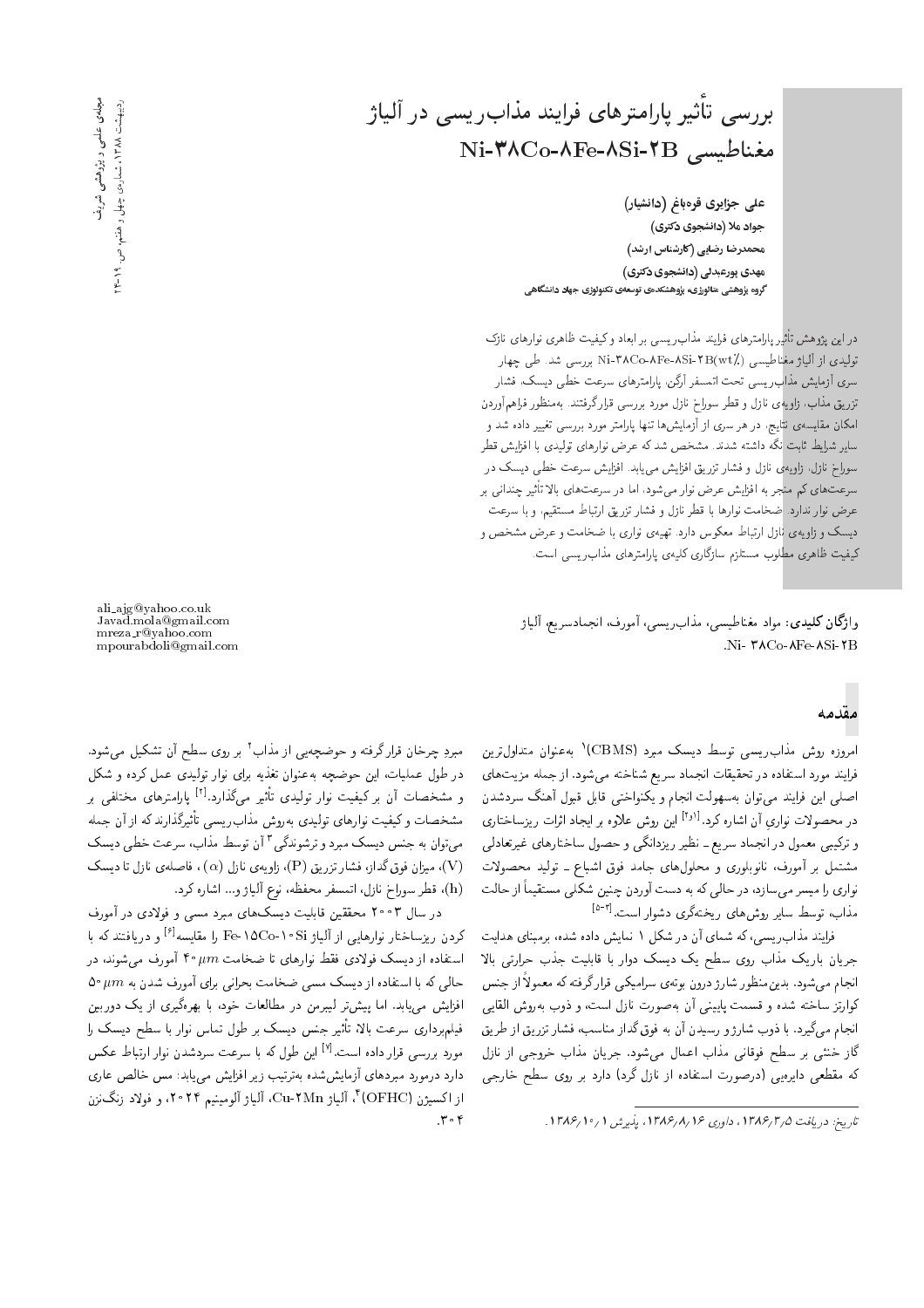$\frac{[k]}{[k]}$   $Fe$ +،  $Ni$  ,  $P_1$ ,  $B$ <sub>5</sub> تتابع آزمایش های مقابل های مقابل های مقابل های مقابل های مقابل های مقابل های مقابل های مقابل های مقابل های مقابل های مقابل های مقابل های مقابل های مقابل های مقابل های مقابل های مقاب اتانگروجود)  ${}^{[\mathsf{s}]}F e_{\mathsf{t}}, N i_{\mathsf{t}}, B_{\mathsf{t}}$ و ۱۴٫۷ $C$ o – ۹٫۸ $Si$  ابیانگروجود) است ارتباط عکس بین ضخامت نوارها و سرعت خطی دیسک (در صورت ثابتءاندن ساير پارلمترها) بوده است. افزايش سرعت ديسك همچنين افزايش عرض نوارهاى \UwD lR=v Q=}U@ |=yQ=wv O}rwD u=mt= xJQo = [9] "CU= xDW=O x=Qty x@ =Q |O}rwD ثابت نگهداشتن تمامى پارامترها و صرفاً افزايش سرعت چرخش ديسک وجود دارد، در چنین شرایطی احتمال دندانهدارشدن لبههای نوار و ایجاد حفرههای سطحی در O=OaD V}=Ri= x@ xHwD =@ 'lU}O CaQU V}=Ri= =@u}vJty [10] "O@=}|t V}=Ri= u; برخوردهای جت مذاب با هر نقطه از مسیر تولید نوار بر روی سطح دیسک، دمای این مسیر بالاتر میرودکه باعث افزایش ترشوندگی و طول تماس نوار با سطح دیسک مىشود.<sup>[۷]</sup><br>ا

با توجه به كيفيت سطح و صافى لبهى بالاتر نوارهاى توليدشده (در مواردى كه فشار محفظه کم است) بسیاری از دستگاههای مذاب ریسی، علی رغم بروز مشکلات فنی، مجهز به تجهیزات اعمال خلاً هستند.<sup>[۲]</sup> کاهش کیفیت ظاهری محصولات<br>اله ازار میندارد که این ازار می<sup>ان</sup>د براثر افزایش فشار محفظه، به افزایش تأثیر منفی ناشی از تشکیل لایه ی گازی در<br>مساحلیت کرمیس ایلمبار با فصل مشترک مذاب با سطح دیسک نسبت داده شده است. <sup>[۱۱]</sup> برای کاستن از<br>عدد مسلح ایستان ما افقا می استان با گار های تکنید ۹ برهمکنش جریان مذاب با لایهی گازی، استفاده ازگاز مشایعتکننده<sup>0</sup>یبی که جریان<br>بنایس ایتلمان با مذاب را تا لحظهى برخورد با سطح ديسك احاطه كرده و بدين ترتيب اغتشاشات ناشبی از لایه گازی را کاهش دهد، پیشنهاد شده است.<sup>[۱۲]</sup> باید توجه داشت که افزایش<br>تنبلیگا فشارگاز در محفظه على رغم افزايش ضخامت لايهى گازى، با مزيت افزايش آهنگ سردشدن ثانویهی نوارها (آهنگ سردشدن پس از جدایش نوار از سطح دیسک) همراه است.<sup>[۱۰]</sup><br>محمد

فشار تزریق از دیگر پارامترهای مؤثر بر ابعاد و همچنین سرعت انجماد نوارهای<br>موسیقی استفاده استفاده است مذاب ریسی شده است. فشارهای تزریق معمول در فرایند مذاب ریسی در محدودهی OQ@t lU}O K]U |oOvwWQD V}=Ri= =@j}QRD Q=Wi V}=Ri= "OvQ=O Q=Qk 570kPa توسط حوضچهى مذاب همراه است و لذا سبب افزايش سرعت انتقال حرارت مذاب به دیسک میشود.<sup>اتل</sup> از طرف دیگر، نتایج بررسی۵لی صورتگرفته بهمنظور تعیین<br>اشتغار توسعی اسلمنداراستان ایران میشود؟ اثر فشار تزریق بر ابعاد نوارهای تولیدی بیانگر افزایش ضخامت محصولات بر اثر افزایش فشار تزریق است.<sup>[۱۲-۱۰</sup>]<br>نامیا

فاصلهى دهانهى خروج مذاب تا سطح ديسك مبرد درصورت استفاده از نازل های دارای مقطع گرد معمولاً حدود ۳mm تنظیم میشود، اگرچه استفاده از فواصل بسیارکوچک تر (۳۵mm , °) نیزگزارش شده است.<sup>[۲]</sup> بهمنظور تولید نوارهای<br>مقدمات مقامت بودن است است ک عریض، می توان چندین نازل گرد را در یک ردیف و در مجاورت هم تعبیه کرد<mark>.</mark> یا از نازل<sub>ی</sub> با مقطع بیضی یا مستطیلی بهره جست البته تولید نوارهای سالم در حالت دوم مستلزم كاهش فاصلهى دهانهى خروجى مذاب تا سطح ديسك است. كاهش اين فاصله سبب پايداري شكل جريان مذاب تا لحظهي برخورد آن با ديسك میشود و از گسیختگی یا تغییر سطح مقطع آن بر اثرکشش سطحی مذاب جلوگیری میکند.<sup>[۱۰]</sup> استفاده از نازل مستطیلی به عرض ۱۳mm <sub>(۴</sub>۰۷ ق ه به که در فاصلهی<br>همچند کار مطلب استفاده از مستطیلی میشود. Op " (° - ۲ ° / ° از سطح دیسک تنظیم شده، منجر به تولید نوارهایی به ضخامت m بیشینه ی ۴/۸ $\mu$  شده است. نوارهای مذکور در فشار محفظهی کمتر از ۱۳ ${\rm Pa}$ ۱۰ و با استفاده از فشار تزریق ۲٫۵L۲٫۵kPa تولید شدهاند.<sup>[۱۲]</sup><br>مسابقه

زاویهی مذاب نسبت به خط مماس بر سطح دیسک مبرد (زاویهی  $\alpha$  در شکل ۱) ازجمله پارامترهای بسیار مؤثر بر شدت تلاطم و ابعاد حوضچهی مذاب<br>مهمکاره بسیسی ا تشکیل شده روی سطح دیسک مبرد است. اصولاً کاهش این زاویه منجر به کاهش<br>مسیح باها شدت تلاطم حوضچهى مذاب مىشود، زيرا مؤلفهى سرعت جريان مذاب در راستاى



شکل ۱. شمای فرایند مذاب ریسی و برخی پارامترهای مؤثر بر آن.<br>.

حرکت سطح دیسک افزایش می یابد و منجر به ایجاد جریان کنترل شدهتری می شود. از طرف دیگر، عرض نوارهای تولیدی متناسب با مؤلفهی اندازه حرکت<sup>۶</sup> جریان<br>نامه ایران مذاب در راستای عمود بر سطح دیسک است.<sup>ا۱۶</sup> راویهی <sub>Q</sub> بهینه که در بیشتر<br>آ با همساست: با مساح استان میشود و کار ۱۷۵۴ تا اتا آزمایش های مذاب ریسی اعمال میشود "۸۴-"۷۵ است.<sup>[۲]</sup><br>مساحات این مقابل میدانید

دمای مذابِ قبل از تزریق نیز ازجمله عوامل مؤثر بر ابعاد و کیفیت نوارهای<br>- استفادات استفاده استفاده استفاده استفاده می برد و با بستم کار تولیدی است. با افزایش میزان فوق گذارِ مذاب، گران روی و کشش سطحی آن کاهش<br>این مورد است و این استان استان می یابد. در چنین شرایطی انتظار میرود ضخامت لایهیی از مذاب، که توسط دیسک مبرد از حوضچهى مذاب به بيرون كشيده مىشود، كمتر شود كه اين حالت نازكشدن نوارها را در پی دارد.<sup>[۸]</sup><br>ک

يكي ازكاربردهاى مهم فرايند مذاب ريسي، تهيهى مواد مغناطيسي با خواص برتر در مقايسه با محصولات انجماديافتهى معمولى است كه اين خواص برجسته سبب کاربرد وسیع نوارها در هستهی ترانسفورماتورها، حسگرهای سیستمهای حفاظت الکترومغناطیسی کالا (EAS)"، وسایل صوتی و تصویری، موتورها و پالسیکنندههای<br>تولید همد با حصا الکلمی و با این اصلیل منگلینگ توان شده است.<sup>[۱۶]</sup> با توجه به ارتباط تنگاتنگ بین ابعاد و سرعت انجماد نوارها،<br>تمسط علماء می کود که است ایران است است. و نیز با توجه به این که خواص مغناطیسی بسیاری از ألیاژهای مغناطیسی تابعی از سرعت انجماد در آنهاست<sup>[۱۵]</sup>، در تحقیق حاضر به بررسی پارامترهای مذاب ِ یسی برابعاد نوارهای تهیهشده از آلیاژ مغناطیسی نرم Ni-۳۸Co-AFe-ASi-۲B پرداخته شده است.

#### تجهیزات و روش یژوهش

برای تهیهی شمش ألیاژی از مواد اولیه با خلوص بالا (حداقل ۹۹٫۵٪) استفاده شد. عملیات ذوب و آلیاژسازی در محفظهی دستگاه مذاب یسمی تحت خلاً با طراحی<br>منا دومنظوره، بهگونه یی که با تغییرکو یل مورد استفاده علاوه بر مذاب ریسی امکان ذوب و الیاژسازی نیز وجو**د د**اشته باشد، انجام گرفت. در هر بار آلیاژسازی، بهمنظور جلوگیری از ألودكمي مذاب توسط هوا و نيز اجتناب از تخريب بوته (از جنس نيتريد بور). از گاز خنثی استفاده شد. بدین منظور پس از تخلیه ی هوای داخل محفظه توسط پمپ روتاری تا فشار mbar <sup>-- ۱</sup>mbar - ۲ با گاز آرگن با خلوص بالا (۹۹٫۹۹۹٪) تا<br>نهایش کرد کرده است. فشار نزدیک به یک اتستفر درون محفظه دمیده شد و این عملیات مجدداً تکرار<br>میسیسیا شد. پس از سومین تخلیه توسط پمپ روتاری، فشار محفظه توسط پمپ دیفوزیون تا QiUtD= 1 x@ l}ORv Q=Wi =DuoQ; R=o TBU w OW xO=O Vy=m 5 - 105mbar وارد محفظه شد. پس از اعمال اتمسفر مورد نظر، پیشگرم مواد شارژ بهمدت ٢ دقیقه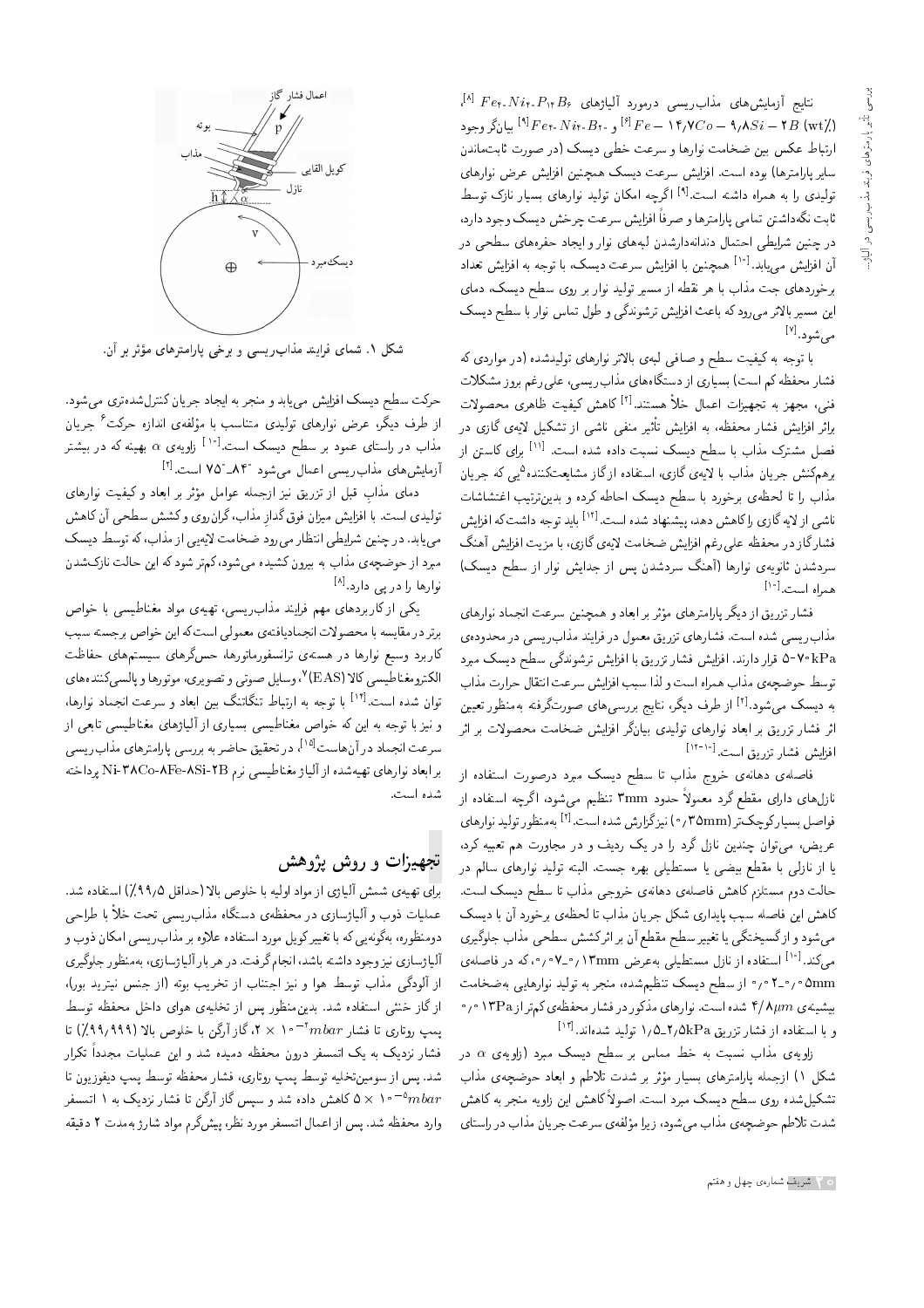

شکل ۲. دستگاه مذاب ریسی مورد استفاده در این تحقیق.

به روش القابي و در حداقل توان كوره صورت گرفت. در ادامه، ذوب و آلياژسازي با افزايش تدريجي توان كوره طي ١٠ دقيقه انجام گرفت. پس از ذوب كامل شارژ، كوره بهمدت ۲ دقیقه روشن نگه داشته شد تا مذاب بهم خورده و از یکنواختبی ترکیب شیمیایی شمش های آلیاژی اطمینان حاصل شود.

در شکل ۲ دستگاه مذاب ریسی مورد استفاده در این تحقیق نمایش داده شده و برخی مشخصات فنی آن در جدول ۱ ارائه شده است. در هربار مذاب ریسی تکه یی از شمش های آلیاژی برش خورده در بوتههای تهیهشده از کوارتز قرار گرفت و سپس اعمال خلأ و يركردن محفظه ازگاز آرگن، همانند مرحلهي ألياژسازي انجام شد با این تفاوت که پمپ دیفوزیون پس از دو مرحله تخلیهی محفظه توسط پمپ روتاری به مدار وارد شد و محفظه در آخرین مرحله تا فشار ۹۵۰mbar باگاز آرگن بر شد. باتوجه به عدم امکان اندازهگیری دمای مذاب، تلاش شد حجم شارژ مورد استفاده در آزمایش های مختلف یکسان باشد تا با اعمال نرخ های حرارتدهی مشابه، دمای تزریق مذاب در آزمایش های مختلف تا حد امکان یکسان باشد.

طی آزمایش های مذاب ریسی اثر پارامترهای قطر سوراخ نازل، سرعت خطی دیسک، زاویهی نازل و فشار تزریق مذاب بر ابعاد نوارهای آلیاژی

جدول ۱. برخی مشخصات فنی دستگاه مذاب ریسی مورد استفاده.

| مس                                    | جنس                          |           |
|---------------------------------------|------------------------------|-----------|
| ۲۲۹ $mm$                              | قطر                          | دیسک مبرد |
| $\mathsf{v}{\scriptstyle \cdot\,}$ mm | عرض                          |           |
| $rr \cdot rpm$                        | حداكثر سرعت دورانبي          |           |
| $\cdot$ / $\cdot$ $\tau$ $\tau$       | خلأ نهايى توسط يمپ روتارى    |           |
| $\lambda \cdot \neg \circ_m_{bar}$    | خلأ نهايبي توسط يمپ ديفيوژنې | سيستم خلا |
| القايى                                | روش                          |           |
| ۱۵ $kW$                               | حداكثر توان                  | سيستم ذوب |
| $\mathcal{A} \circ kHz$               | فركانس                       |           |
| فولاد زنگ نزن                         | جنس                          | محفظه     |
| $\mathbf{v} \cdot \mathbf{v}$         | حجم                          |           |
|                                       |                              |           |

#### جدول ٢. يارامترهاى مذاب ريسى در أزمايش هاى مختلف.

| فشار تزريق                      | زاويه نازل  | سرعت خطى                       | قطر سوراخ               | شماره                   |
|---------------------------------|-------------|--------------------------------|-------------------------|-------------------------|
| (bar)                           | $(\degree)$ | $(\mathbf{m}/\mathbf{s})$ دیسک | $(\mu \mathbf{m})$ نازل | آزمايش                  |
|                                 |             |                                |                         | <b>MSY</b> <sup>0</sup> |
| $\circ$ , ۴                     | ٧۵          | $\mathfrak{r}$ .               | ٣٩٠                     | <b>MSA</b>              |
|                                 |             |                                |                         | MS۹∘∗                   |
| $\circ$ , ۴                     | ۷۵          | ۴۰                             | ه ۵۰                    | MSY                     |
|                                 |             |                                |                         | MSAY*                   |
| $\mathfrak{g} \mathfrak{g}$     | ٧۵          | ۴۰                             | ۶۱۰                     | MSY                     |
| $\cdot$ , ۴                     | ٧۵          | ۴۰                             | VT <sub>0</sub>         | <b>MSYY</b>             |
| $\cdot$ , ۴                     | ٧۵          | ۱.                             | ه ۵۰                    | <b>MSV</b> $\Delta$     |
| $\cdot$ , ۴                     | ٧۵          | ۱۵                             | ه ۵۰                    | <b>MSA</b>              |
| $\cdot$ , ۴                     | ۷۵          | ٢۰                             | ه ۵۰                    | <b>MSV</b>              |
| $\cdot$ , ۴                     | ٧۵          | ۳۰                             | ه ۵۰                    | $MS$ ۴.                 |
| $\mathfrak{g}$ , $\mathfrak{f}$ | ۷۵          | ۴۰                             | ه ۵۰                    | MSY                     |
|                                 |             |                                |                         | MSAY*                   |
| $\cdot$ , ۴                     | ٨۵          | ۴۰                             | ه ۵۰                    | <b>MSV</b>              |
| $\cdot$ , ۴                     | ۸۰          | ۴۰                             | ه ۵۰                    | <b>MSV9</b>             |
|                                 | ٧۵          | ۴۰                             | ه ۵۰                    | MSY                     |
| $\mathfrak{g}$ , $\mathfrak{f}$ |             |                                |                         | <b>MSAY*</b>            |
| $\cdot$ , ۴                     | γ۰          | ۴۰                             | ه ۵۰                    | $MS\Lambda^{\circ}$     |
| $\cdot$ / $\setminus$           | ٧۵          | ۴۰                             | ه ۵۰                    | MS99                    |
|                                 |             |                                |                         | <b>MSAA*</b>            |
| $\cdot$ , $\mathsf{r}$          | ٧۵          | ۴۰                             | ه ۵۰                    | MS <sub>80</sub>        |
| $\cdot$ , $\mathsf{r}$          | ٧۵          | ۴۰                             | ه ۵۰                    | MSSP                    |
| $\mathfrak{g}_{\mathfrak{f}}$   | ۷۵          | ۴۰                             | ه ۵۰                    | MSY                     |
|                                 |             |                                |                         | MSAY*                   |
|                                 |             |                                |                         |                         |

دکر چند شماره آزمایش به دلیل انجام چند آزمایش با شرایط مشابه و استفاده $*$ از میانگین ابعاد آنها در نتایج است.

Ni-TACo-AFe-ASi-YB بررسی شد. در آزمایش های بررسی هر یارامتر، سایر پارامترها ثابت در نظر گرفته شدند. شرایط اعمال شده در آزمایش های مذاب ویسی مختلف در جدول ٢ ارائه شده است. يادآور مى شود كه فاصلهى ته نازل تا سطح دیسک در تمامی آزمایشها ۲٫۵mm بوده است. ضخامت و عرض هریک از نوارها پس از اندازهگیری بهترتیب در ۱۰ و ۵ نقطه، بهصورت ضخامت و عرض متوسط گزارش شد. عواملی نظیر عدم صافی سطح یا لبهی نوارها می تواند از جمله عوامل ايجاد خطا در اندازهگيري ابعاد نوارها باشد.

### نتايج و بحث قطر سوراخ نازل

در شکل ۳ نحوه ی تغییرات ضخامت و عرض نوارها برحسب قطر نازل ارائه شده است. مشاهده می شود که افزایش قطر نازل به افزایش ضخامت و عرض نوارها انجاميده است. با افزايش قطر جت مذاب، عرض حوضچهى مذاب تشكيل شده روی سطح دیسک افزایش می یابد و بنابراین عرض نوار افزایش می یابد. واضح است كه عرض حوضچهى مذاب حداقل برابر با قطر جريان مذاب است و مى توان ضريبي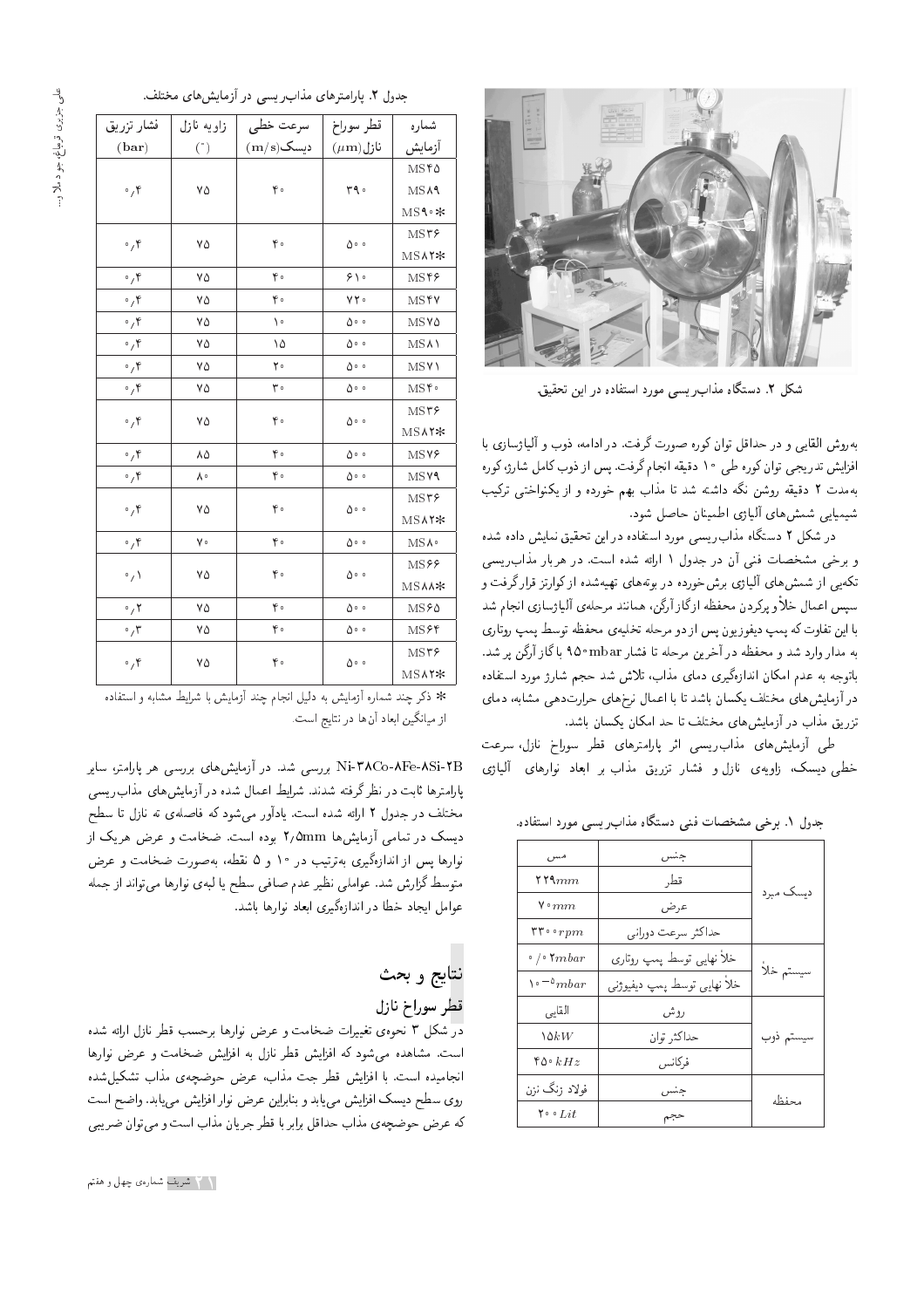

شکل ۳. اثر قطر سوراخ نازل بر ضخامت و عرض نوارهای مذاب ریسی شده.

به نام «ضریب پخششوندگی مذاب» تعریف کرد که عبارت است از: نسبت عرض حوضچهى مذاب به قطر جريان مذاب كه با افزايش آن عرض نوار نيز بيشتر مىشود. نتايج به دست آمده حاكي از افزايش عرض نوار بر اثر افزايش قطر نازل است، ولمي این افزایش عرض متناسب با افزایش دبی مذاب نیست. از لحاظ نظری اگر قطر جریان مذاب دوبرابر شود، سطح مقطع حوضچهی مذاب در تماس با سطح دیسک چهار برابر شده و با فرض ضریب پخششوندگی ۱. عرض حوضچه فقط دوبرابر می شود. بنابراین انتظار می رود ضخامت محصول نیز دوبرابر شود.

نتایج حاصله حاکی از آن است که ضریب پخششوندگی در عمل بیشتر از ۱ است و با افزایش قطر جریان مذاب بیشتر هم میشود. علت این امر افزایش دمای حوضچهی مذاب (کم تر بودن گران روی آن) بر اثر بزرگ تر شدن سوراخ نازل است که خود ناشبی از افزایش مدول حجمی جریان مذاب و افزایش دمای سطح دیسک در این حالت است. بهطور مثال، مقایسهی محصول أزمایش های MS۴۶ و MS۴۷ روشن می سازد که با افزایش قطر سوراخ نازل از ۴۱۰ $\mu m$ ۶۱۰ مریب پخششوندگی از ۱٫۸۷ به ۱٫۸۷ افزایش یافته است. همچنین مشاهده می شود که ١٫٢ برابر شدن قطر نازل در این حالت باعث ١٫٣ برابر شدن عرض نوار شده است. بنابراین با توجه به افزایش دیی مذاب به ۱٫۴ برابر و یکسان بودن سرعت خطی دیسک در هر دو حالت فوق (و درنتيجه يكسان بودن طول نوار توليدشده در واحد زمان)، بايد ضخامت نوارها نيز افزايش يابدكه در عمل نيز چنين شده است (شكل ٣).

#### سرعت خطی دیسک

چنان که در شکل ۴ مشاهده میشود، افزایش سرعت خطی دیسک باعث کاهش ضخامت محصولات میشود در حالی که در سرعتهای بیشتر از ۲۰m/s تأثیر<br>منابع چندانی بر عرض نوار ندارد. درمورد اثر سرعت دیسک بر ضخامت نوار می توان گفت که با افزایش سرعت خطی دیسک، زمان لازم برای انجماد و تشکیل یک لایهی جامد روی سطح دیسک ــ بههنگام عبور دیسک از زیر حوضچهی مذاب ـ كاهش مى يابد و لذا ارتفاع جبههى انجماد و بهتبع أن ضخامت نوار توليدى نيز کاهش خواهد یافت. افزایش سرعت دسیک جنان که پیش تر ذکر شد، سبب افزایش دمای سطح دیسک میشود<sup>[۷]</sup>، که خود ممکن است سبب افزایش عرض نوار شود.<br>استفاد استفاده این مناسبان میکنارند از طرفی باید در نظر داشت که افزایش سرعت همچنین ممکن است به کوچکتر شدن ابعاد حوضچهى مذاب در حالت پايا و درنتيجه، كاهش عرض نوار بينجامد. بنابراین نمودار تغییرات عرض در شکل ۴ ممکن است بهخاطر تأثیر همزمان این دو<br>اما ا عامل به چنین شکلی درآمده باشد.

در شکل ۴ ملاحظه می شود که تغییرات ضخامت ابتدا حالت نزدیک به خطی دارد و در سرعتهای کمتر از حدود T۰m/s ونتهرفته از حالت خطی خارج



شکل ۴. اثر سرعت خطی دیسک بر ضخامت و عرض نوارهای مذاب ریسی شده.



شکل ۵. مقایسهی کیفیت ظاهری نوارهای تولیدشده در سرعتهای مختلف دیسک؛ از راست به چپ کیفیت نوارها کاهش می یابد.

میشود. افزایش ناگهانی ضخامت نوار در سرعت ۱۰ m/s نشانگر گذر از حد ياييني سرعت ديسك است كه توليد نوار سالم در آلياژ مورد بررسي را بههمراه دارد. بهبیان دیگر، در فرایند مذاب ِ یسمی میتوان همواره یک سرعت بحرانی در نظر گرفت که در سرعت های کم تر از آن، محصول سطح مقطعی غیر از مستطیل دارد که چنین حالتی با افت شدید کیفیت نوارهای تولیدی همراه است. در شکل ۵ کیفیت ظاهری محصول فراوریشده در ۱۰m/s با نوارهای بهدست آمده در سرعتهای ۲۰ الر<sub>ی ۴</sub>۰m/s مقایسه شده است. مشخصاً قسمتی از انجماد نوار فوق بههنگام<br>مراجع در دسته اصل ایران آگر تعلیق نمونه و در تماس با گاز آرگن موجود در محفظهی اتفاق افتاده است و کشش سطحي، مقطع نوار را از حالت مستطيلي خارج كرده و باعث ايجاد انحنا در لبههاي نوار شده است. این در حالی است که مقایسهی کیفیت نوارهای فرآوریشده در سرعتهای m/s، ۳۰ $\mathrm{m}/\mathrm{s}$  ۳۰ $\mathrm{m/s}$  و ۴۰ $\mathrm{m/s}$  30 سرعتهای مرض و کیفیت بالاتر نوار تولیدی در سرعت ۲۰m/s است. نمونهی مذاب ریسی شده در سرعت ۱۵m/s پس از انجام چهار آزمایش اصلی این سری با سرعتهای ۱۰، ۲۰، ۳۰ و و با توجه به اختلاف شدید کیفیت و ابعاد محصولات ۱۰m/s و ۲۰ $\mathrm{m/s}$  ۲۰ و ۲۰ $\mathrm{m/s}$ تولید شد، که از کیفیت ظاهری پایین تری نسبت به نوار ۲۰m/s برخوردار بود و روند تغییر ضخامت را تأیید کرد.<br>.

### |زاویهی نازل

در شکل ۶، تغییرات ابعاد نوارها برحسب زاویهی نازل مذاب نمایش داده شده است. این امر حاکی از وجود دو روند متفاوت در نحوهی تغییرات ضخامت و عرض برحسب زاويهى تزريق است. با افزايش زاويهى نازل، عرض حوضچهى مذاب بر اثر [10] O@=}|tV}=Ri=lU}O K]U Q@ Owta |=DU=Q QOCmQL xR=Ov= |xir - wtV}=Ri= که افزایش عرض نوار را به دنبال دارد. با توجه به یکسانبودن دبی مذاب در این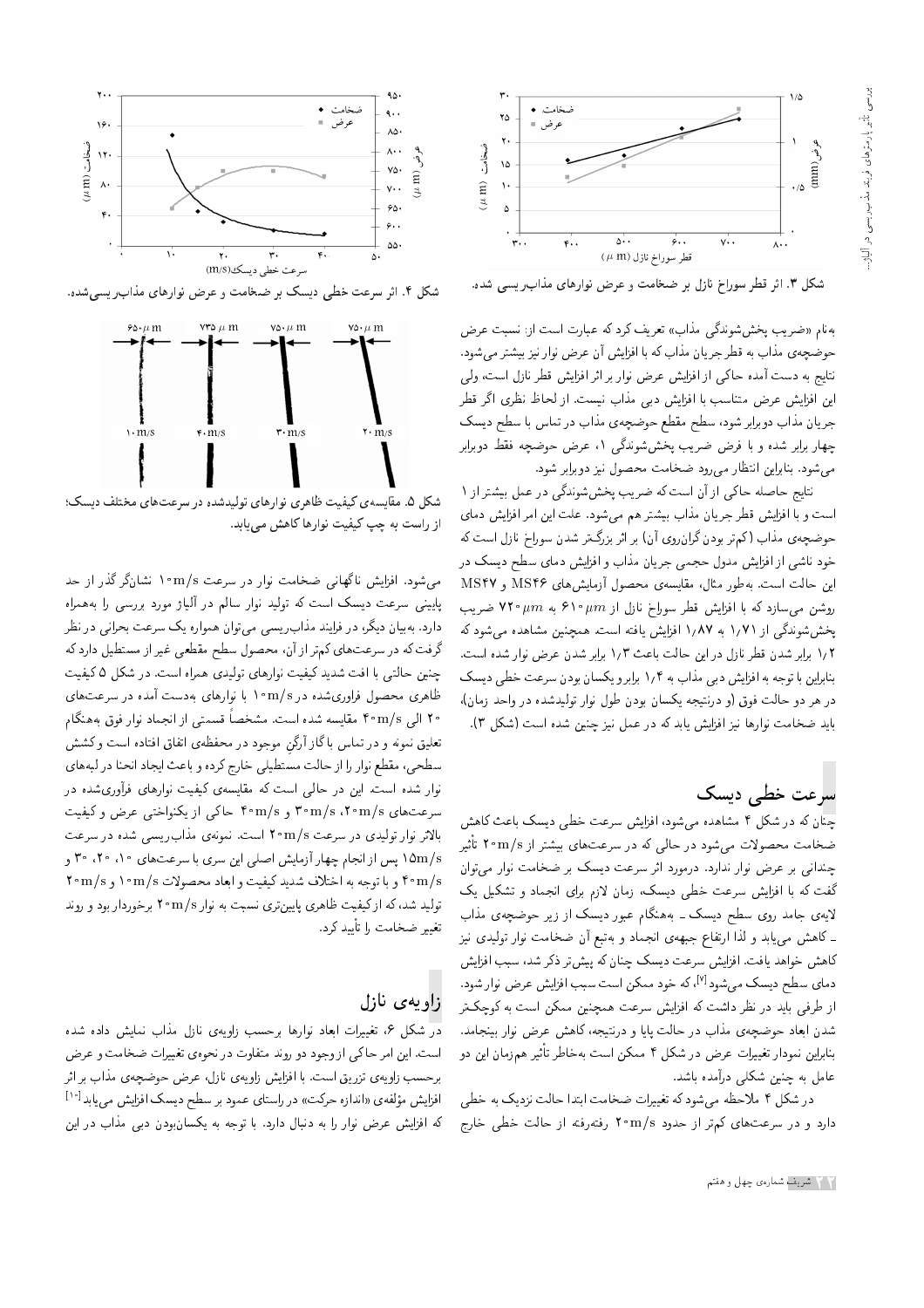

شکل ۷. اثر فشار تزریق بر ضخامت و عرض نوارهای مذاب ریسی شده.

سری از آزمایش ها، ضخامت نوارها با افزایش عرض آن ها کاهش مبی یابد. از طرف دیگر، با کاهش زاویهی تزریق، حوضچهی مذاب در جهت حرکت دیسک دچار کشیدگی بیشتری شده و لذا زمان بیشتری برای تشکیل لایهی جامد از حوضچهی مذاب فراهم شده و درنتيجه ضخامت نوارها افزايش و عرض آنها كاهش مى يابد. مقایسه،ی کیفیت سطحو لبه،ی نوارهای تولیدشده در زوایای تزریق "۸۵\_°۷۰ حاکی<br>ا از بهبود جزئى كيفيت نوارها با كاهش زاويهى نازل است.

# فشار تزريق مذاب

<mark>در</mark> شکل ۷ تغییرات ضخامت و عرض نوارها براثر تغییر فشار تزریق نمایش داده شده است. چنان که مشاهده می شود سطح مقطع نوارها با افزایش فشار تزریق بزرگ تر میشود. افزایش فشار تزریق سبب افزایش سرعت جریان مذاب (افزایش

# منابع

- 1. Lavernia, E.J.; Ayers, J.D., and Srivatsan, T.S. "Rapid solidification processing with specific application to aluminum alloys", *Inter. Mat. Rev.*, **37**(1), pp. 1-44 (1992).
- 2. Suryanarayana, C. Rapid Solidication, Materials Science and Technology, 15, ed. Cahn, R.W., pp.57-110 (1991).
- 3. Davies, H.A. "Solidification mechanisms in amorphous

دبی مذاب) می شود، و بنابراین با توجه به افزایش اندازه حرکت برخورد جریان مذاب با دیسک، ضریب پخششوندگی بیشتر میشود که افزایش عرض نوارها را بههمراه دارد. از آنجا که سرعت خروج مذاب با جذر فشار تزریق متناسب است، سطح مقطع نوارهای تولیدی نیز باید با جذر فشار ارتباط خطی داشته باشد؛ این روند در فشارهای ۴barم°-۰٫۲ بهطور تقریبی در نتایج به چشم می خورد ولی در فشار bها / و بهدلیل کاهش دقت کنترلکنندهی فشار تزریق، نتایج حاصله با خطا همراه است. با این وجود همچنان امکان استفادهی مقایسهیی از نتایج به دست آمده در فشارهای کم وجود دارد.

همچنین افزایش فشار و لذا افزایش اندازه حرکت جریان مذاب، سبب بهبود تماس بین حوضچهی مذاب و دیسک مه,شود. درنتیجه انتقال حرارت مذاب به ديسك بهبود مبىيابد و بر سرعت انجماد افزوده مبىشود. بنابراين ضخامت لايهى منجمد در زیر حوضچهی مذاب و بهعبارتی ضخامت نوار افزایش می یابد.

# نتىچەگىرى

از بررسی تأثیر پارلمترهای مذاب ریسی بر ابعاد و کیفیت ظاهری نوارهای آلیاژی<br>UQ XI |UQ |UQ نتيجه ميگيريم كه: Ni-۳۸Co-۸ $\rm Fe$ -۸Si-۲ $\rm B$ 

- ال نوار آلباژی Ni-۳۸Co-۸Fe-ASi-۲B را ضخامت ۱۵ $\mu m$  در سرعتهای  $\mu m$ بالای دیسک (۴۰m/s) قابل تهیه است.
- ۲. با افزایش زاویهی نازل، عرض نوارها افزایش و ضخامت آنها کاهش می یابد.
- ۳. افزایش سرعت خطی دیسک سبب کاهش ضخامت نوار و افزایش عرض نوار (در سرعت های کم) میشود. در سرعت های بالا اثر افزایش سرعت دیسک بر عرض نوار چندان محسوس نیست.
- ۴. با افزایش فشار تزریق مذاب و قطر سوراخ نازل، عرض و ضخامت نوارهای تولیدی افزایش می یابد.
- ۵. تهیهی نواری با ضخامت و عرض مشخص و کیفیت ظاهری مطلوب مستلزم سازگاری و جفتوجور بودن کلیهی پارامترهای مذاب ریسی است.

# تشکر و قدردانبی

نویسندگان مقاله از مرکز فناوری خلا بالا جهاد دانشگاه<sub>ی</sub> صنعتی شریف جهت طراحی و ساخت دستگاه ذوب ریسی و همچنین از مساعدت و همکاری سازمان گسترش و نوسازی صنایع ایران، شرکت تیکا و شرکت ویژه گران فرایند کمال تشکر و قدردانی را دارند.

## بانوشت

- 1. chill block melt spinning
- 2. melt puddle
- 3. wettability
- 4. oxygen-free high-purity copper
- 5. con
uent gas
- 6. momentum
- 7. electronic article surveillance